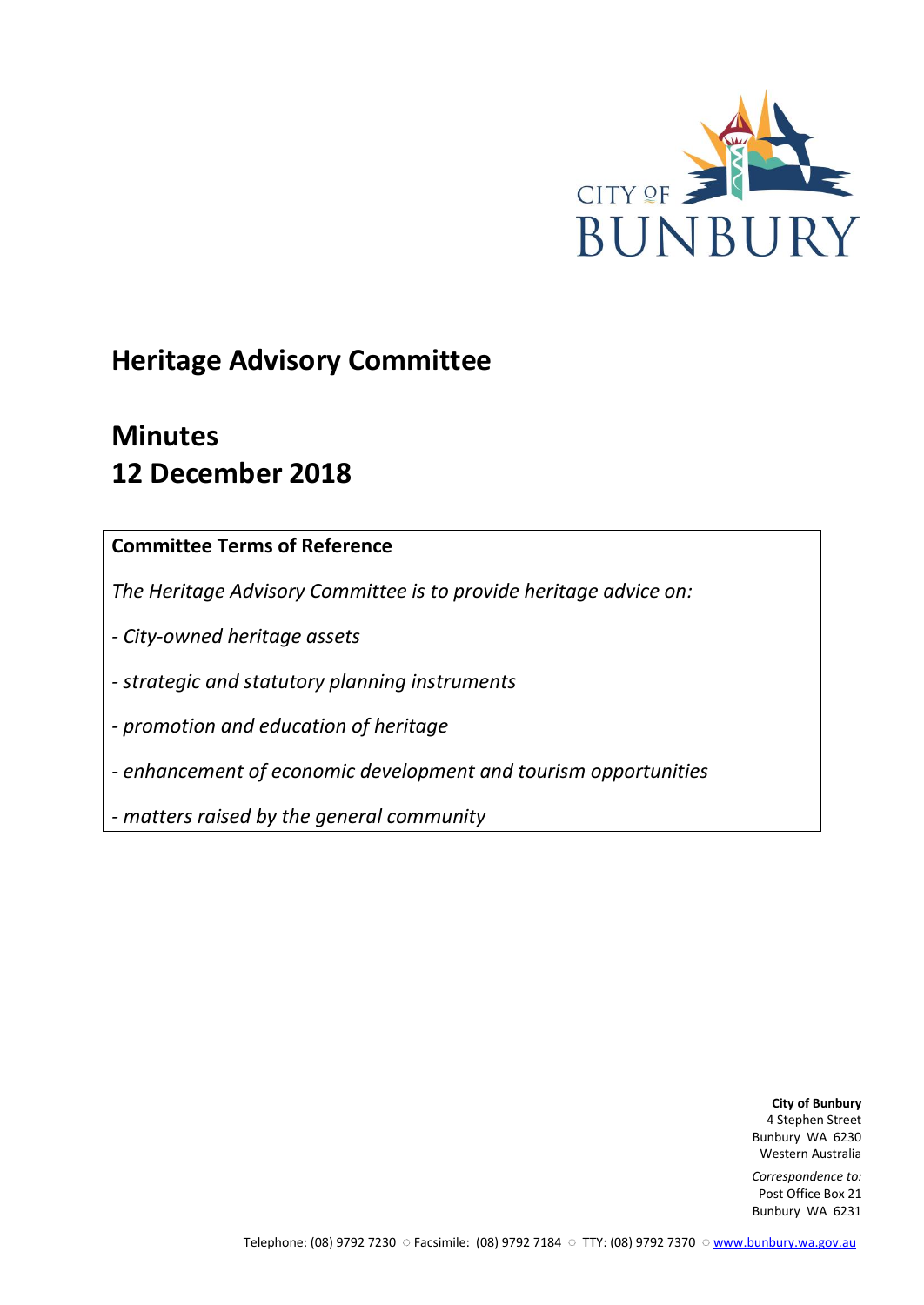

## **Heritage Advisory Committee**

## **Minutes**

**12 December 2018**

Members of the public to note that recommendations made by this committee are not final and will be subject to adoption (or otherwise) at a future meeting of the Bunbury City Council.

*Committee Members:*

| <b>Member Name</b>   | <b>Representing</b> |
|----------------------|---------------------|
| Cr Brendan Kelly     | City of Bunbury     |
| Cr Tresslyn Smith    | City of Bunbury     |
| Mrs Del Ambrosius    | Community           |
| Mr Bernhard Bischoff | Community           |
| Mr Morris Johnston   | Community           |
| Mr Kent Lyon         | Community           |
| Mr Raymond Parks     | Community           |
| Mr Peter Suckling    | Community           |

#### *Support Staff:*

| <b>Name</b>                 | <b>Title</b>                                    |
|-----------------------------|-------------------------------------------------|
| Ms Lacey Brown              | Strategic Planning Officer (Heritage)           |
| Ms Cassandra Keir (Minutes) | Executive Assistant to Director Planning<br>and |
|                             | Development Services                            |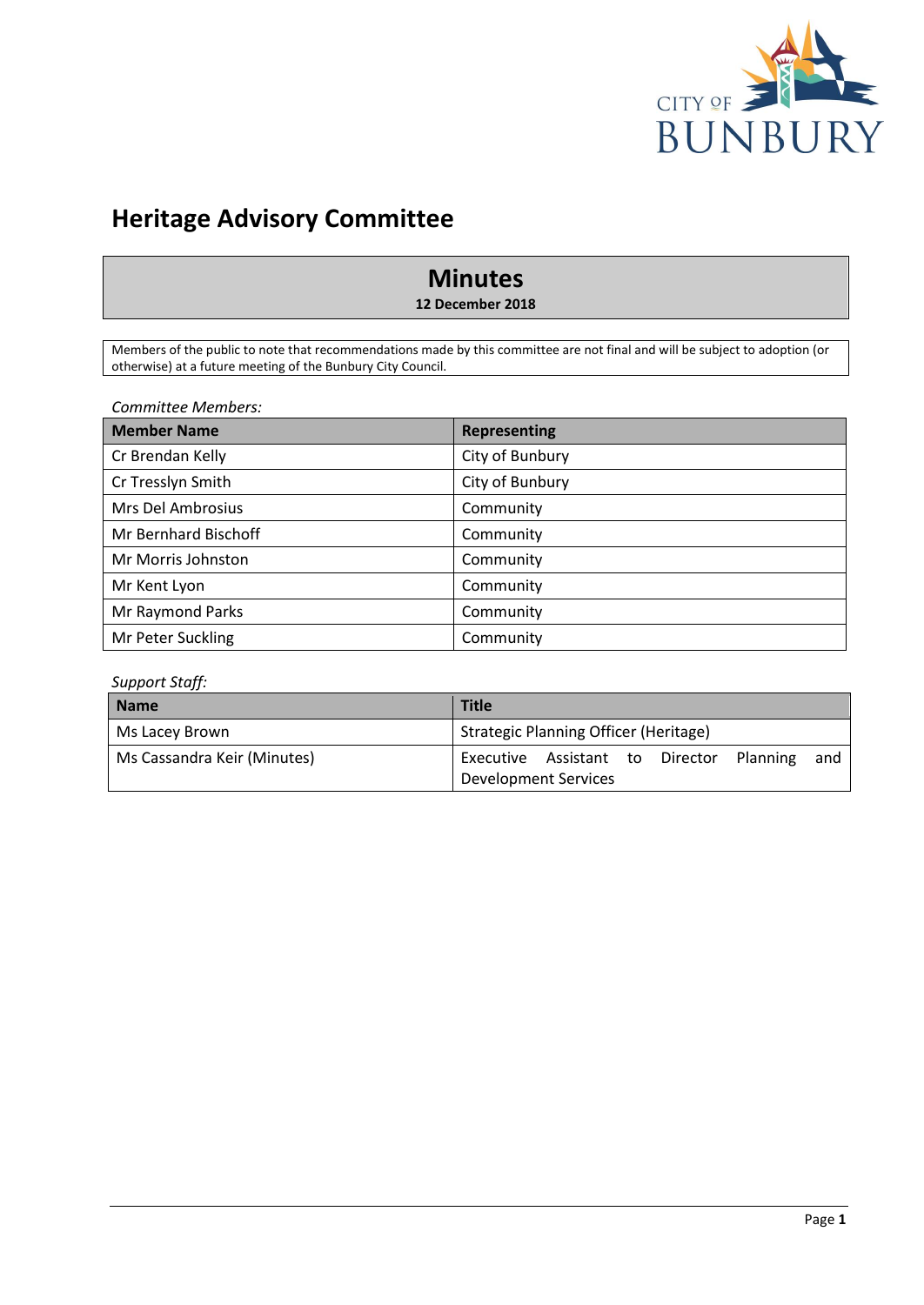## **Table of Contents**

| Item No |      | Subject | Page No |
|---------|------|---------|---------|
| 1.      |      |         |         |
| 2.      |      |         |         |
| 3.      |      |         |         |
| 4.      |      |         |         |
|         | 4.1  |         |         |
|         | 4.2  |         |         |
| 5.      |      |         |         |
| 6.      |      |         |         |
| 7.      |      |         |         |
| 8.      |      |         |         |
|         | 8.1  |         |         |
|         | 8.2  |         |         |
|         | 8.3  |         |         |
| 9.      |      |         |         |
| 10.     |      |         |         |
|         | 10.1 |         |         |
|         | 10.2 |         |         |
|         | 10.3 |         |         |
|         | 10.4 |         |         |
|         |      |         |         |
|         |      |         |         |
|         | 12.1 |         |         |
|         | 12.2 |         |         |
| 13.     |      |         |         |
| 14.     |      |         |         |
|         |      |         |         |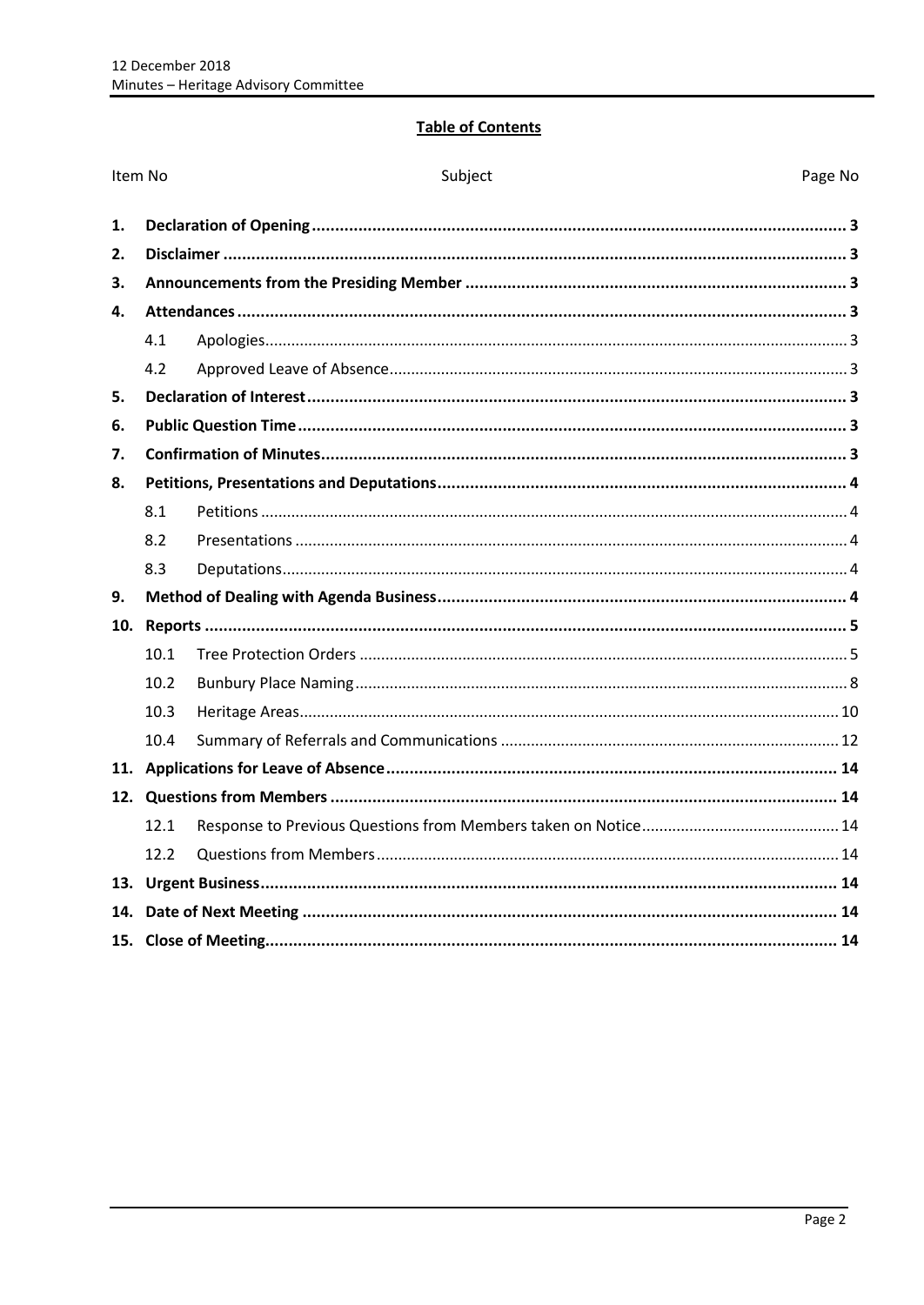## <span id="page-3-0"></span>**1. Declaration of Opening**

The presiding member declared the meeting open at 4.05pm.

#### <span id="page-3-1"></span>**2. Disclaimer**

Not applicable to this committee.

### <span id="page-3-2"></span>**3. Announcements from the Presiding Member**

Nil

## <span id="page-3-4"></span><span id="page-3-3"></span>**4. Attendances**

#### **4.1 Apologies**

Thor Farnworth Bernhard Bischoff Cassandra Keir

#### <span id="page-3-5"></span>**4.2 Approved Leave of Absence**

Nil

## <span id="page-3-6"></span>**5. Declaration of Interest**

IMPORTANT: Committee members to complete a "Disclosure of Interest" form for each item on the agenda in which they wish to disclose a financial/proximity/impartiality interest. They should give the form to the Presiding Member before the meeting commences. After the meeting, the form is to be forwarded to the Administration Services Section for inclusion in the Corporate Financial Disclosures Register.

Mr Lyon declared a financial interest in item 10.4 (6) #5 Charles Street

Mr Suckling declared a financial interest in Item 10.4 (6) #5 Charles Street

#### <span id="page-3-7"></span>**6. Public Question Time**

Not applicable

#### <span id="page-3-8"></span>**7. Confirmation of Minutes**

**Committee Decision: Moved: Mr Lyon Seconded: Mr Parks**

The minutes of the Heritage Advisory Committee Meeting held on 10 October 2018, are confirmed as a true and accurate record.

**CARRIED UNANIMOUSLY**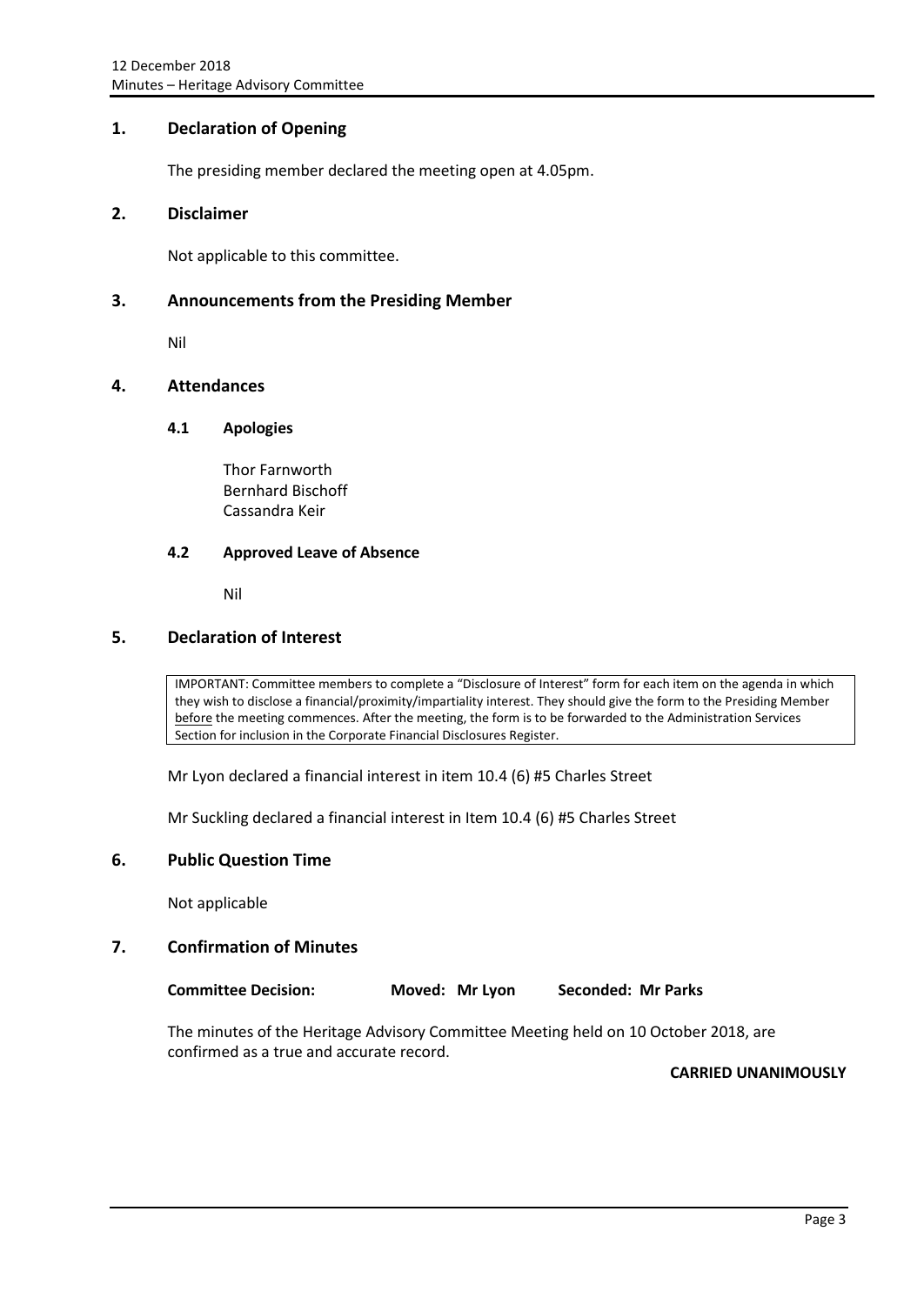## <span id="page-4-1"></span><span id="page-4-0"></span>**8. Petitions, Presentations and Deputations**

#### **8.1 Petitions**

Nil

### <span id="page-4-2"></span>**8.2 Presentations**

Apology from Mr Thor Farnworth regarding Item 10.2 (conflict with CBD Revitalisation Workshop/Forum). Lacey Brown will present findings to date at today's meeting and Mr Farnworth will present ELT recommendation when finalised.

#### <span id="page-4-3"></span>**8.3 Deputations**

Nil

## <span id="page-4-4"></span>**9. Method of Dealing with Agenda Business**

Items were discussed and voted on in the order they appeared on the agenda.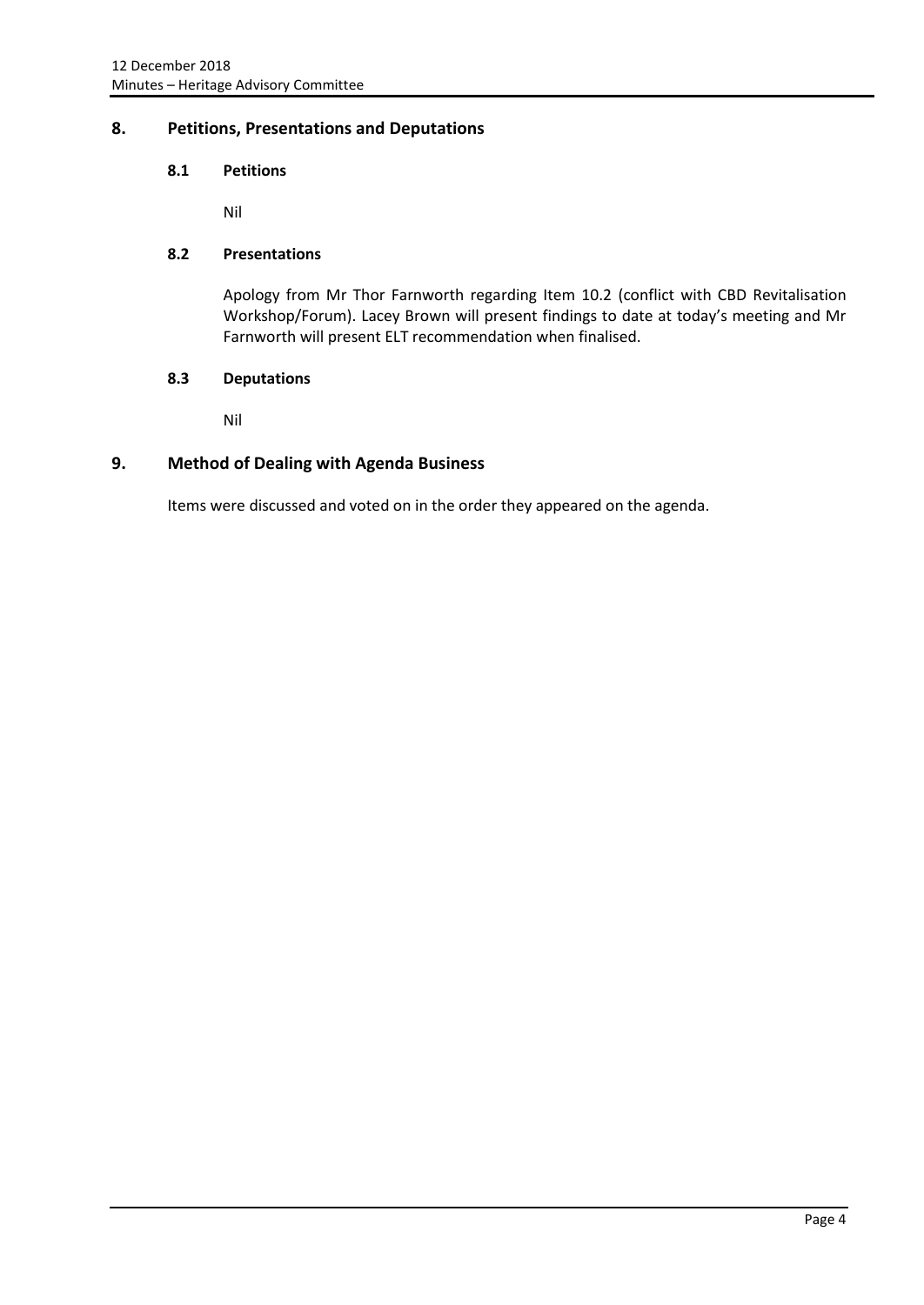#### <span id="page-5-0"></span>**10. Reports**

#### <span id="page-5-1"></span>**10.1 Tree Protection Orders**

| <b>File Ref:</b>            | A03335                                                           |   |                             |
|-----------------------------|------------------------------------------------------------------|---|-----------------------------|
| <b>Applicant/Proponent:</b> | Heritage Advisory Committee                                      |   |                             |
| <b>Responsible Officer:</b> | Lacey Brown, Strategic Planning Officer (Heritage)               |   |                             |
| <b>Responsible Manager:</b> | Thor Farnworth, Manager Sustainability, Planning and Development |   |                             |
| Executive:                  | Gary Barbour, Director Planning and Development Services         |   |                             |
| <b>Authority/Discretion</b> | Advocacy<br>Review                                               |   |                             |
|                             | Executive/Strategic                                              |   | Quasi-Judicial              |
|                             | Legislative                                                      | ⋈ | <b>Information Purposes</b> |
|                             |                                                                  |   |                             |
| <b>Attachments:</b>         | Nil                                                              |   |                             |

#### **Summary**

The purpose of this report is to update the Heritage Advisory Committee on the status of Tree Protection Order list and Local Planning Policy.

#### **Executive Recommendation**

That the Heritage Advisory Committee note the update on the status of Tree Protection Order Register and associated policy.

#### **Strategic Relevance**

| Theme 1:      | Our community and culture                                                                                                                           |
|---------------|-----------------------------------------------------------------------------------------------------------------------------------------------------|
| Goal:         | A safe, healthy and cohesive community, with a rich cultural life, and supportive<br>social environment.                                            |
| Obiective 1.4 | Arts, culture, heritage and events that enrich our understanding and enjoyment<br>of life, celebrate our identity and bring the community together. |

#### **Background**

The City recognises the importance of safeguarding the present and long term future of our trees and acknowledges the social and cultural significance that some trees represent to members of the community. The identification, protection and management of significant trees has been identified as a matter of consideration in the City of Bunbury and a Significant Tree Register (2000) was drafted to reflect this.

#### **Officer Comments**

The local government has a vital role in conserving trees and are able to utilise a number of different tools to achieve this. Clause 46 Tree Preservation Orders of the new Local Planning Scheme 8 provides one such mechanism to protect significant trees that are either individual trees, a group of trees or an area which contains trees within the City of Bunbury.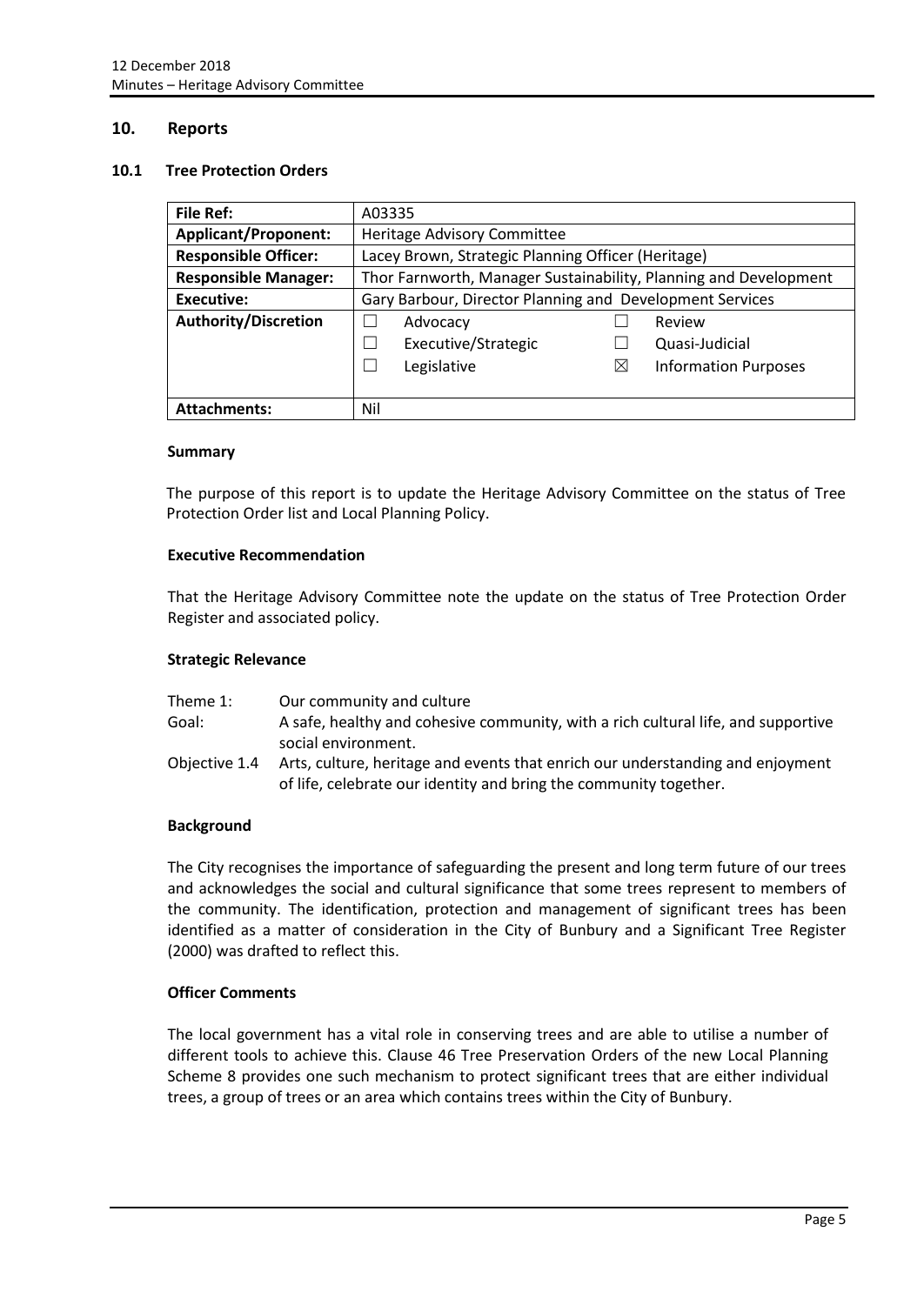Tree Preservation Orders (TPOs) allows the City to serve a notice to a landholder requiring them to preserve a significant tree or group of trees under Part 5 of the *Planning and Development Act 2005.*

A Tree Preservation Order can be made by the local government, having due regard to –

- (a) the historical, cultural heritage or ecological significance of a tree;
- (b) the amenity or aesthetic quality of a tree;
- (c) the rarity of a tree;
- (d) any other characteristic which in the opinion of the local government makes the tree worthy of preservation;
- (e) the advice of any responsible public authority; and
- (f) any submissions received.

In accordance with clause 46(5) of the Scheme, the City is required to keep a Register of Tree Preservation Orders. The purpose of the Tree Preservation Register ('the Register') is to assist the City to identify and recognise the importance of significant trees within the urban area to enable an increased level of protection for such specimens. Individual trees or groups of trees that are approved for conservation are listed on the Register and are thus protected against possible clearing and/or excessive pruning. The Register will also ensure a high standard of care to enable their health and survival. Trees can then only be removed with development approval through the scheme.

Officers are currently scoping arrangements for the preparation of a Register of Tree Preservation Orders. A review of the draft Significant Tree Register is a starting point for this process.

#### **Analysis of Financial and Budget Implications**

There are no financial or budget implications for the City of Bunbury associated with this report as it is for the purpose of noting. There may be financial and budget implications with future recommendations.

#### **Community Consultation**

Community members are consulted through the Heritage Advisory Committee and key community stakeholders.

#### **Councillor/Officer Consultation**

Councillor members are consulted through the Heritage Advisory Committee.

#### **Outcome of Meeting**

Discussion regarding the Draft Significant Tree Register, protection of trees on heritage places and criteria for tree preservation orders was conducted. The Committee requested that information be provided on an approximate timeframe on the Register of Tree Preservation Orders.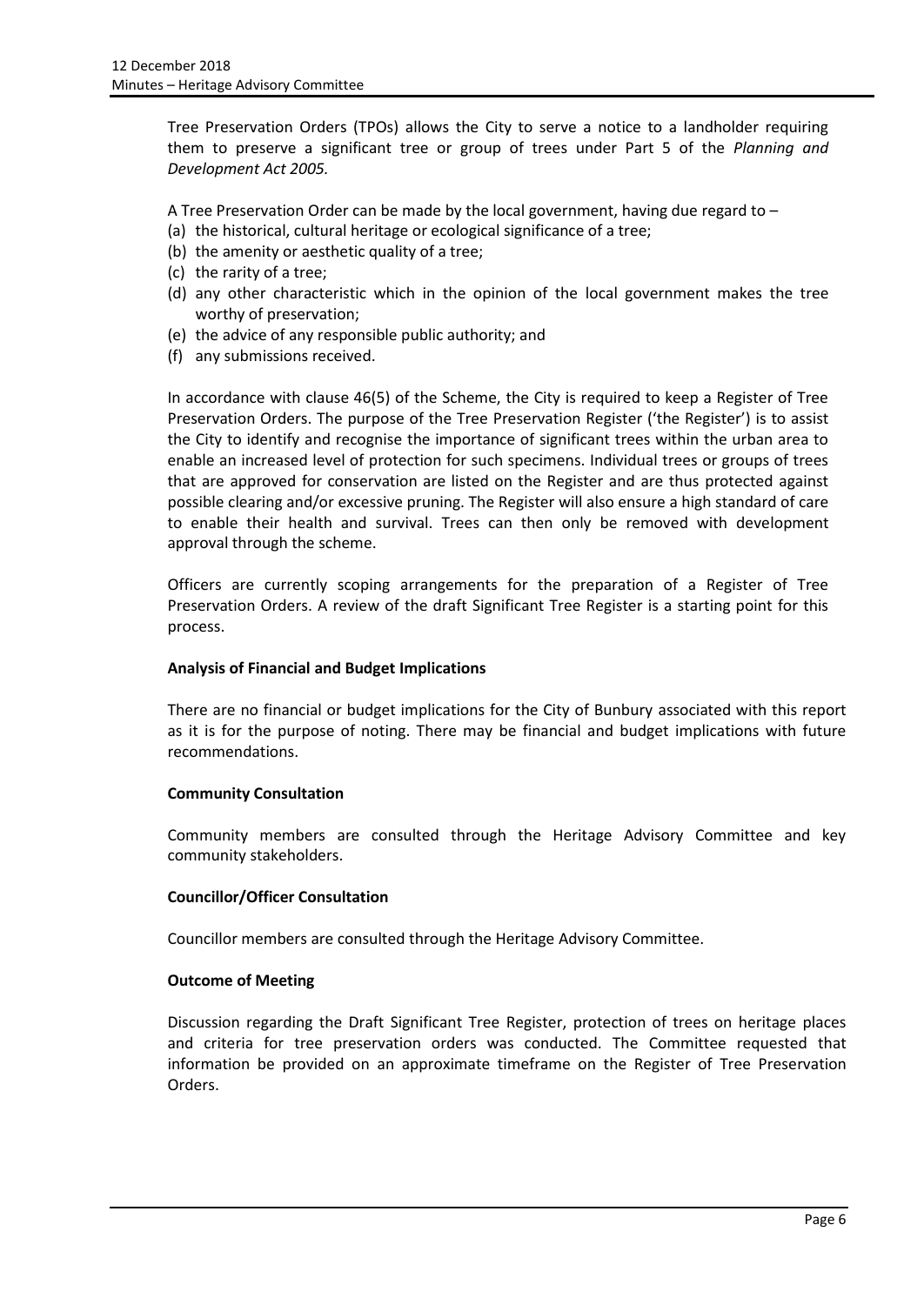The recommendation was moved by Mr Suckling and seconded by Mr Lyon and was carried unanimously.

**Committee Decision: Moved: Mr Suckling Seconded: Mr Lyon**

**That the Heritage Advisory Committee note the update on the status of Tree Protection Order Register and associated policy.**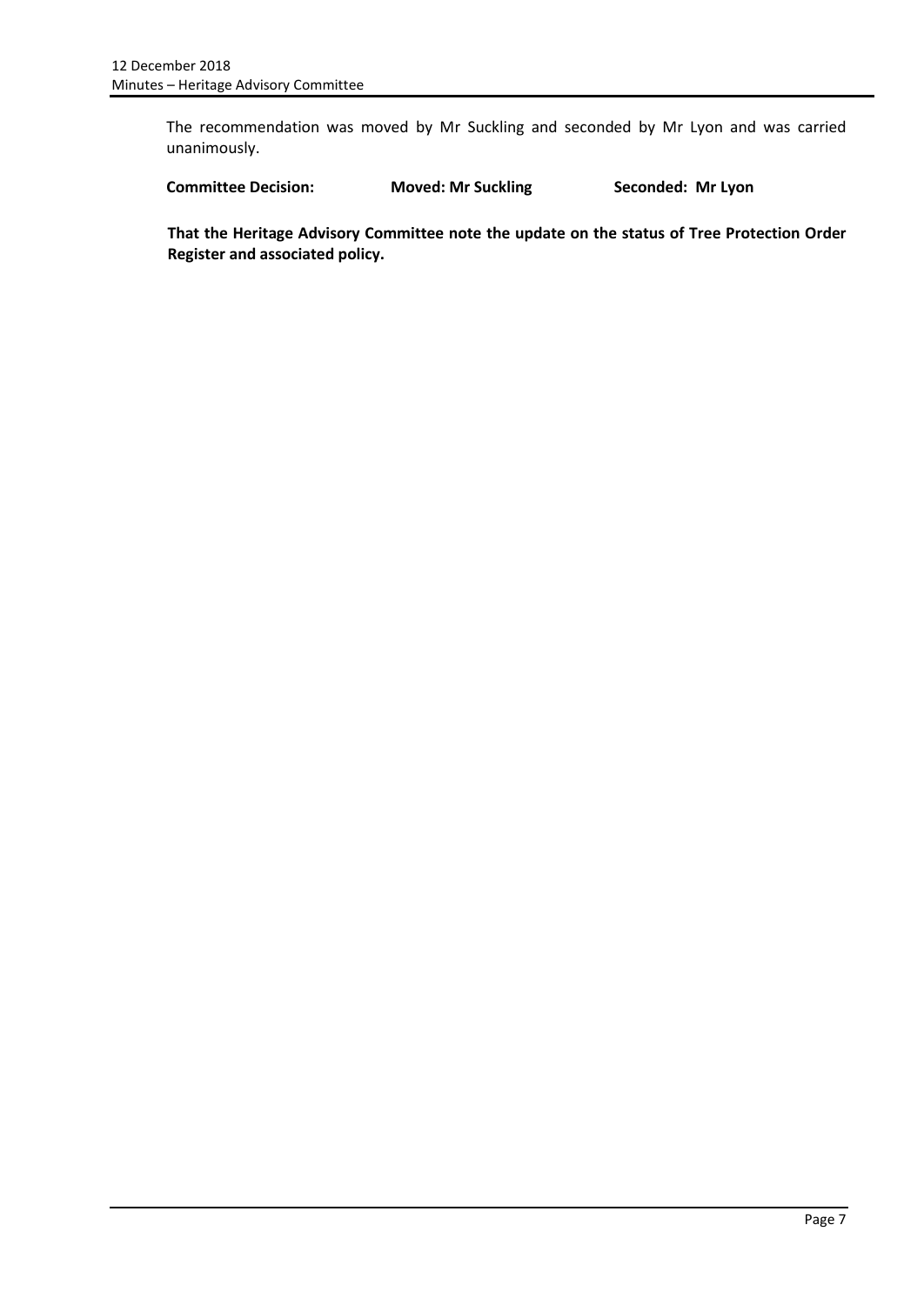#### <span id="page-8-0"></span>**10.2 Bunbury Place Naming**

| <b>File Ref:</b>            | A03335                                                           |          |                             |
|-----------------------------|------------------------------------------------------------------|----------|-----------------------------|
| <b>Applicant/Proponent:</b> | Heritage Advisory Committee                                      |          |                             |
| <b>Responsible Officer:</b> | Lacey Brown, Strategic Planning Officer (Heritage)               |          |                             |
| <b>Responsible Manager:</b> | Thor Farnworth, Manager Sustainability, Planning and Development |          |                             |
| <b>Executive:</b>           | Gary Barbour, Director Planning and Development Services         |          |                             |
| <b>Authority/Discretion</b> | Advocacy                                                         |          | Review                      |
|                             | Executive/Strategic                                              |          | Quasi-Judicial              |
|                             | Legislative                                                      | $\times$ | <b>Information Purposes</b> |
|                             |                                                                  |          |                             |
| <b>Attachments:</b>         | Nil                                                              |          |                             |

#### **Summary**

The purpose of this report is to provide information on the status of the Bunbury Place Naming Project to the Heritage Advisory Committee.

#### **Executive Recommendation**

That the Heritage Advisory Committee note the update and presentation on the Bunbury Place Naming Project.

#### **Strategic Relevance**

| Theme 1:      | Our community and culture                                                         |
|---------------|-----------------------------------------------------------------------------------|
| Goal:         | A safe, healthy and cohesive community, with a rich cultural life, and supportive |
|               | social environment.                                                               |
| Obiective 1.4 | Arts, culture, heritage and events that enrich our understanding and enjoyment    |
|               | of life, celebrate our identity and bring the community together.                 |

#### **Background**

It was previously reported to the Heritage Advisory Committee the need to renew and expand the City of Bunbury's list of street names for new developments and parks and reserves. Mr Ray Parker presented to the Committee on some ideas as to how the City could recognise and celebrate the history and culture of Bunbury. A review of the City of Bunbury current and future place names would provide an opportunity to incorporate local aboriginal names and reintroduce local identities and terms that are meaningful to the community of Bunbury.

#### **Officer Comments**

Staff from across the organisation met as an internal working group on 22 February 2018 in order to discuss the way forward for progressing the Council resolution in light of LandGates' publication titled, "Policies and Standards for Geographical Naming in Western Australia (2017)", which sets out the Geographic Names Committee's new procedure for officially naming features, localities and roads as prescribed under sections 26 and 26A of the *Land Administration Act 1997*.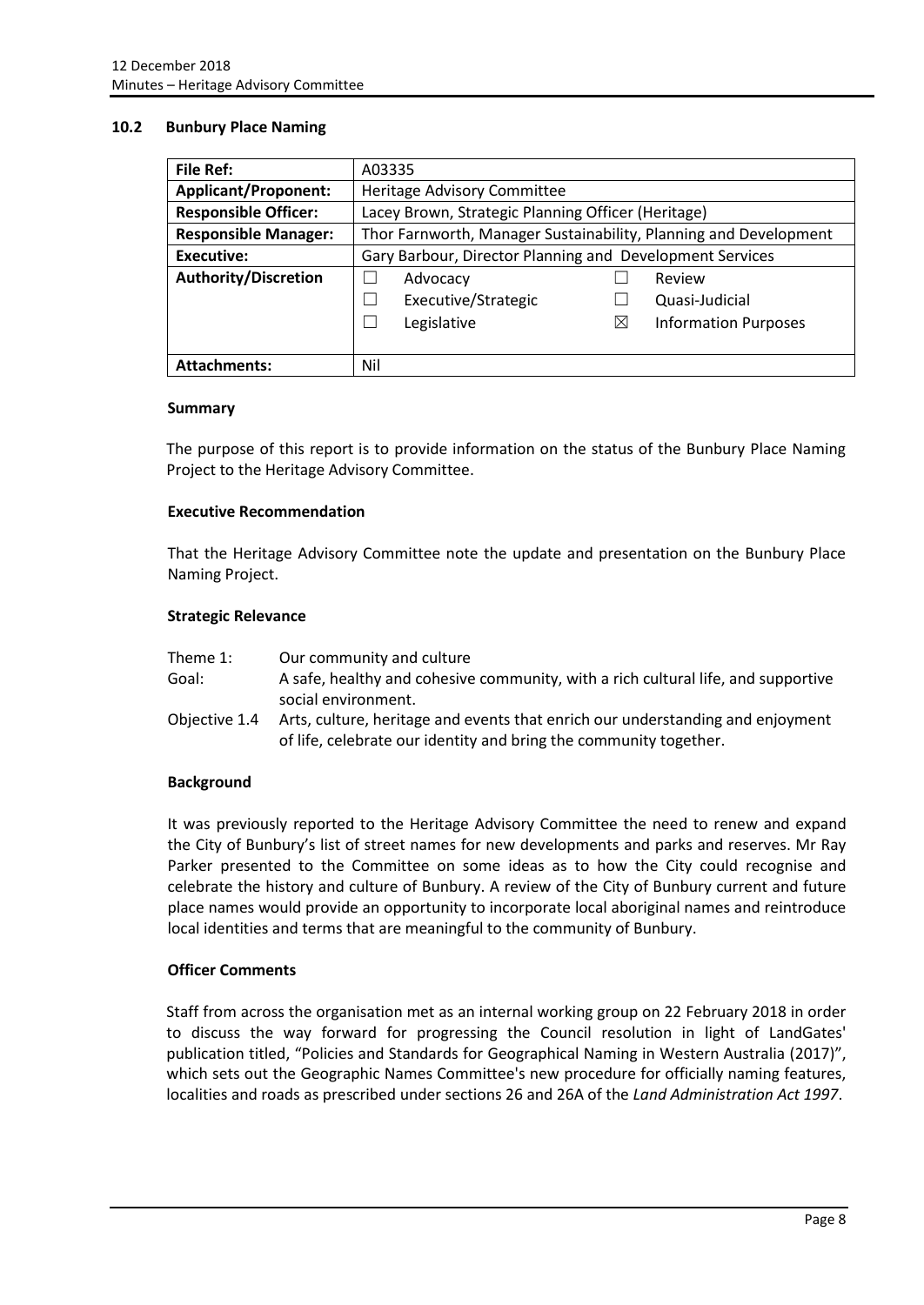An ELT agenda item is required to be prepared, which will set out options and the process and terms of reference for the place naming project. Mr Thor Farnworth, Manager Sustainability, Planning and Development will provide an overview to the Committee.

#### **Analysis of Financial and Budget Implications**

There are no financial or budget implications for the City of Bunbury associated with the recommendation.

#### **Community Consultation**

Community members are consulted through the Heritage Advisory Committee and key community stakeholders in the cultural heritage field.

#### **Councillor/Officer Consultation**

Councillor members are consulted through the Heritage Advisory Committee.

#### **Outcome of Meeting**

Mr Farnworth was an apology and Ms Brown presented his information and findings to date. The following matters were discussed:

- a City of Bunbury Geographical Naming Convention and policy;
- consultation with South West Aboriginal Land and Sea Council as the peak indigenous representative body to facilitate identification of agreed Noongar language names in relation to natural topographic features and crown land reserves for dual naming proposals;
- the process for submitting name proposals to the Western Australian Land Information Authority (Landgate).

It was also noted that changing existing names was generally not supported and that dual naming would only be considered for natural topographic features and crown land reserves not for reserves created for sport and recreation purposes.

It is likely that any place naming project initiative would need to be supported by robust project management, including an internal reference group of officers drawn from each directorate to achieve necessary outputs and desired outcomes and a high degree of community engagement is required if undertaken in accordance with Landgate's policies and standards document.

On completion of an ELT recommendation, Mr Farnworth will present to HAC. It was suggested that 'place naming' could be a relevant topic for future Historian Forums.

The recommendation was moved by Mr Morris and seconded by Mrs Ambrosius and was carried unanimously.

| <b>Committee Decision:</b> | Moved: Mr Johnson | Seconded: Mrs Ambrosius |
|----------------------------|-------------------|-------------------------|
|----------------------------|-------------------|-------------------------|

**That the Heritage Advisory Committee note the update and presentation on the Bunbury Place Naming Project.**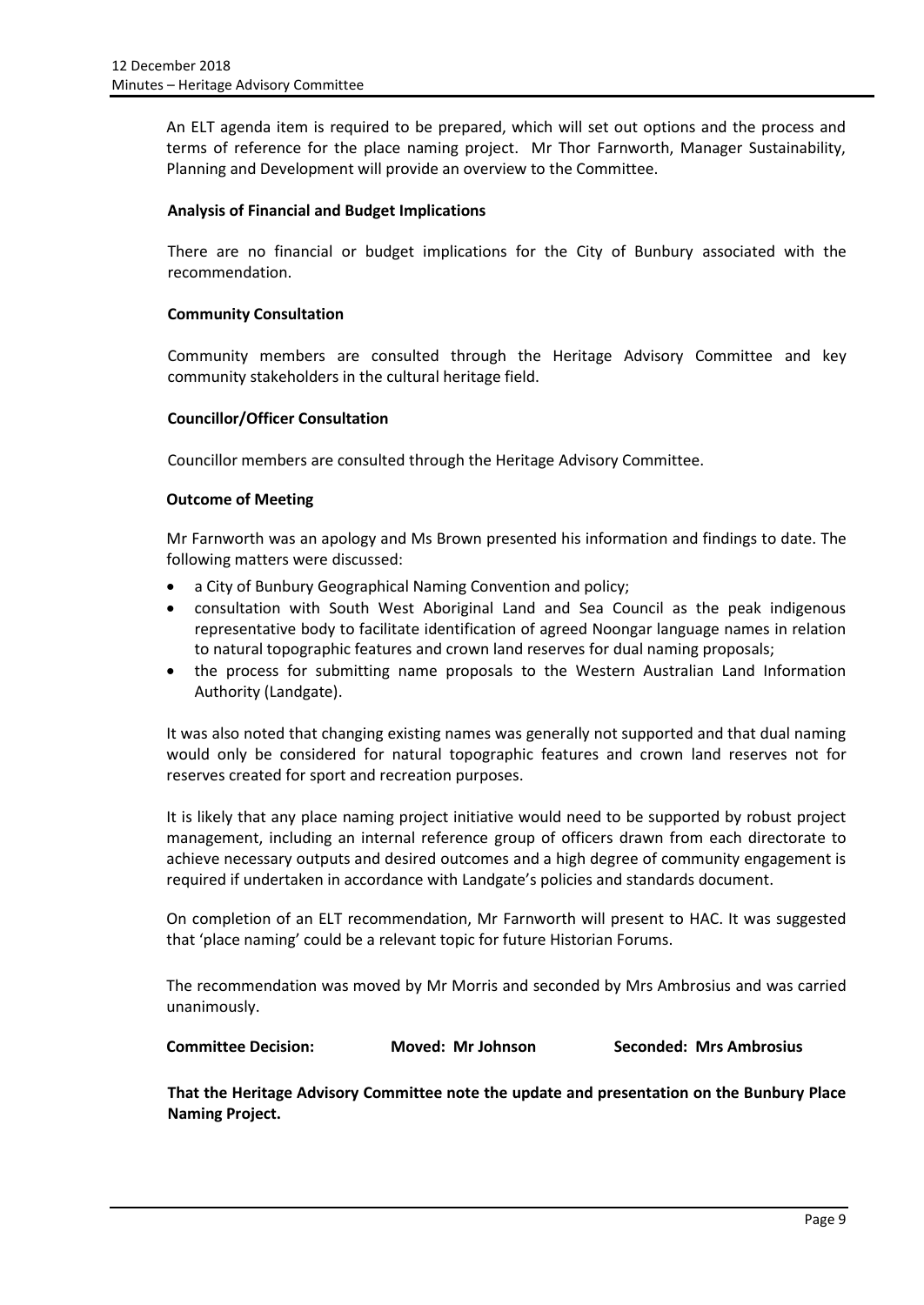#### <span id="page-10-0"></span>**10.3 Heritage Areas**

| <b>File Ref:</b>            | A03335                                                           |          |                             |
|-----------------------------|------------------------------------------------------------------|----------|-----------------------------|
| <b>Applicant/Proponent:</b> | Heritage Advisory Committee                                      |          |                             |
| <b>Responsible Officer:</b> | Lacey Brown, Strategic Planning Officer (Heritage)               |          |                             |
| <b>Responsible Manager:</b> | Thor Farnworth, Manager Sustainability, Planning and Development |          |                             |
| <b>Executive:</b>           | Gary Barbour, Director Planning and Development Services         |          |                             |
| <b>Authority/Discretion</b> | Advocacy                                                         |          | Review                      |
|                             | Executive/Strategic                                              |          | Quasi-Judicial              |
|                             | Legislative                                                      | $\times$ | <b>Information Purposes</b> |
|                             |                                                                  |          |                             |
| <b>Attachments:</b>         | Nil                                                              |          |                             |

#### **Summary**

The purpose of this report is to provide information to the Heritage Advisory Committee on heritage areas.

#### **Executive Recommendation**

That the Heritage Advisory Committee note the information on heritage areas for reference purposes.

#### **Strategic Relevance**

| Theme 1:      | Our community and culture                                                         |
|---------------|-----------------------------------------------------------------------------------|
| Goal:         | A safe, healthy and cohesive community, with a rich cultural life, and supportive |
|               | social environment.                                                               |
| Objective 1.4 | Arts, culture, heritage and events that enrich our understanding and enjoyment    |
|               | of life, celebrate our identity and bring the community together.                 |

#### **Background**

The Heritage Advisory Committee discussed at the meeting of 10 October 2018 the idea of investigating the need for other heritage areas. The Tree Street Area, Garvey Place, Oakley Street and Victoria Street were raised as areas that required discussion.

### **Officer Comments**

The *Planning and Development (Local Planning Schemes) Regulations 2015* allow a local government to conserve and enhance the cultural heritage significance and character of an area through the designation of a heritage area.

The City currently has one heritage area being the East Bunbury Heritage Area. It is supported by a Local Planning Policy that contains design guidelines. The Tree Streets were investigated in 2003/2004 with a number of public meetings and establishment of a reference group. A consultant was engaged that concluded that the area has heritage value however community consultation was not positive or well received and the heritage area was not pursued any further. The area has a lot of permanent, principal place of residence ownership and the assigned R-Code density appears to be effectively managing the inherent values of this area at the moment.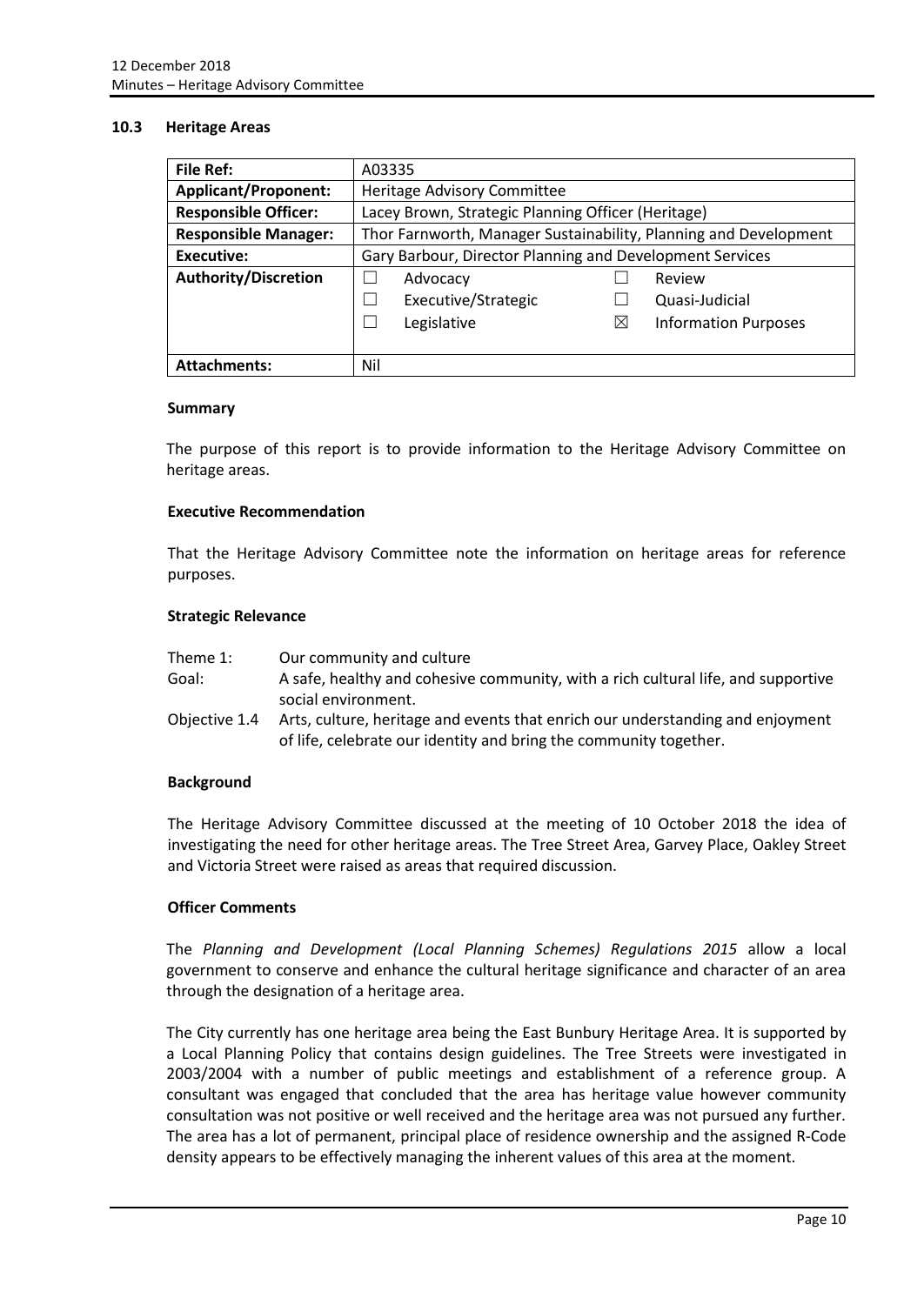Victoria Street currently has 15 places on the City of Bunbury Heritage List, with six being State Registered Heritage Places. Designation of a heritage area would have limited value in addition to these individual listings.

#### **Analysis of Financial and Budget Implications**

There are financial or budget implications for the City of Bunbury associated with the recommendation as no budget has been allocated. However, should further investigations be required into heritage areas this will have financial, budget and resource implications.

#### **Community Consultation**

Community members are consulted through the Heritage Advisory Committee and key community stakeholders.

#### **Councillor/Officer Consultation**

Councillor members are consulted through the Heritage Advisory Committee.

#### **Outcome of Meeting**

The HAC members raised their concerns about not having heritage provisions/design guidelines in the Tree Streets and as a result there has been some unresponsive development. Suggested contacting local government on Mt Lawley to research their guidelines.

Strategic Planning Officer (Heritage) discussed in more detail the findings of the "Investigation of the Tree Street Heritage Area" by Considine and Griffiths Architects with Robin Chinnery, Historian (2004). This study provided a historic overview of the area, a brief analysis of its significance, proposed boundaries and outlines the factors which contribute to the cohesion of the place as a heritage area. The proposed boundaries to the Tree Streets Heritage Area comprise the initial subdivision offered for sale as the New Townsite of Stirling, which fronted Karri, Tuart and Jarrah Streets, and the northern side of Swamp Road (present day Beach Road); and the further areas in the vicinity where subdivision occurred and residential development commenced by 1910, namely the eastern side of Banksia Street and Picton Crescent and the northern portion of Tuart Street, north to present day Scott and Sampson Streets. It was also noted that there was little development in the subdivision to the west comprising Banksia, Palm and Wattle Streets, other than at the west side of Banksia Street until the late inter-war and post-World War Two periods. Thus there would appear to be little justification for their inclusion other than street names.

It was also discussed that an agenda item should be prepared for HAC on preliminary work for street assessments for heritage listing and that a copy of the Considine and Griffiths study be circulated to HAC members.

The recommendation was moved by Mr Lyon and seconded by Cr Smith and was carried unanimously.

| <b>Committee Decision:</b> | Moved: Mr Lyon | Seconded: Cr Smith |
|----------------------------|----------------|--------------------|
|----------------------------|----------------|--------------------|

**That the Heritage Advisory Committee note the information on heritage areas for reference purposes.**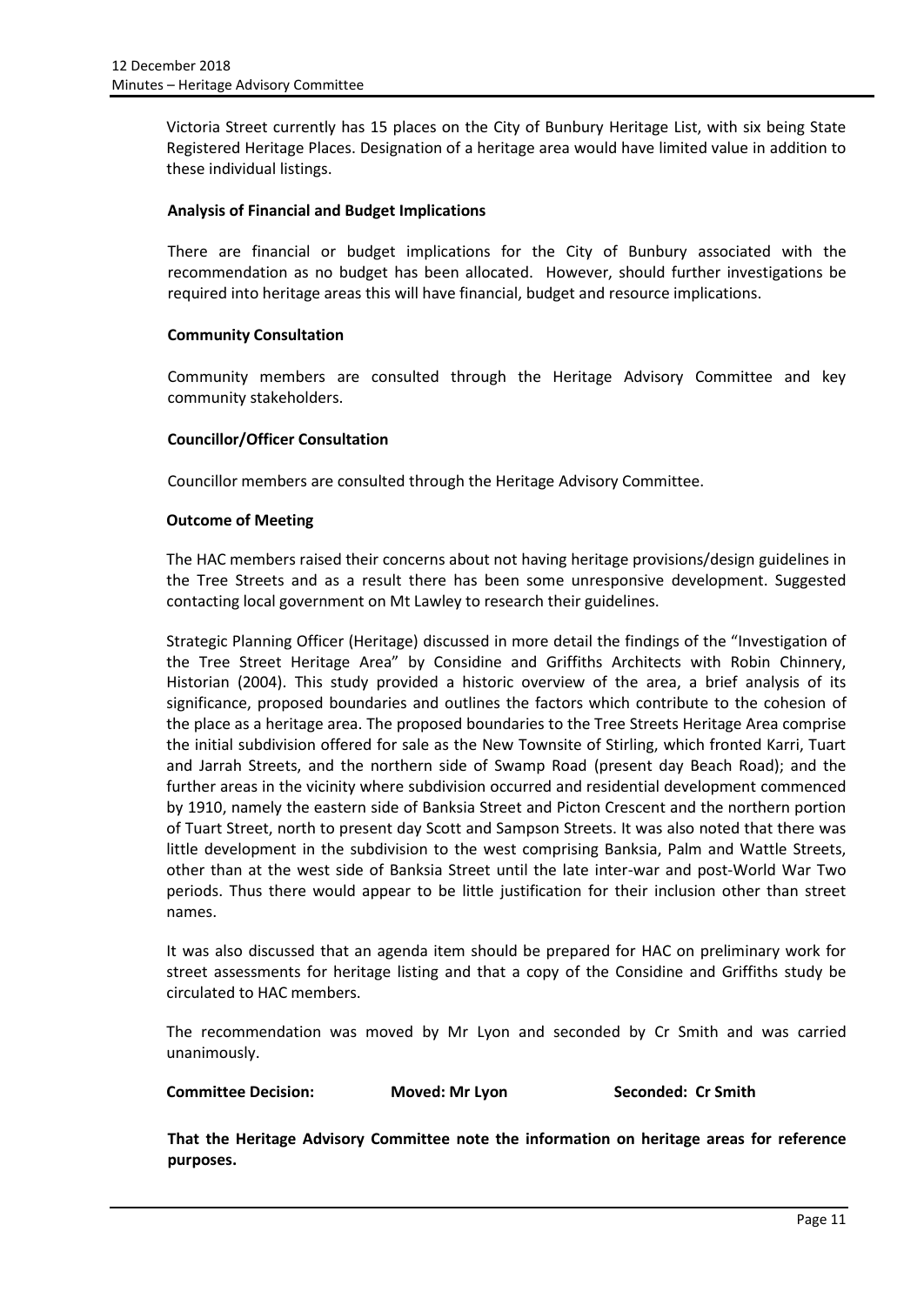#### <span id="page-12-0"></span>**10.4 Summary of Referrals and Communications**

| <b>File Ref:</b>            | A03335                                                           |   |                             |
|-----------------------------|------------------------------------------------------------------|---|-----------------------------|
| <b>Applicant/Proponent:</b> | Heritage Advisory Committee                                      |   |                             |
| <b>Responsible Officer:</b> | Lacey Brown, Strategic Planning Officer (Heritage)               |   |                             |
| <b>Responsible Manager:</b> | Thor Farnworth, Manager Sustainability, Planning and Development |   |                             |
|                             | Services                                                         |   |                             |
| Executive:                  | Gary Barbour, Director Planning and Development Services         |   |                             |
| <b>Authority/Discretion</b> | Advocacy<br>Review                                               |   |                             |
|                             | Executive/Strategic<br>$\overline{\phantom{0}}$                  |   | Quasi-Judicial              |
|                             | Legislative                                                      | ⋉ | <b>Information Purposes</b> |
|                             |                                                                  |   |                             |
| <b>Attachments:</b>         | Nil                                                              |   |                             |

#### **Summary**

The Heritage Advisor and Strategic Planning Officer (Heritage) have provided details to the Heritage Advisory Committee on recent development application referrals, discussions and events since the last Committee meeting.

#### **Executive Recommendation**

That the Heritage Advisory Committee note the summary of referrals and communications as detailed in the Officer Comments.

#### **Strategic Relevance**

| Theme 1:      | Our community and culture                                                                                                                           |
|---------------|-----------------------------------------------------------------------------------------------------------------------------------------------------|
| Goal:         | A safe, healthy and cohesive community, with a rich cultural life, and supportive                                                                   |
|               | social environment.                                                                                                                                 |
| Objective 1.4 | Arts, culture, heritage and events that enrich our understanding and enjoyment<br>of life, celebrate our identity and bring the community together. |

#### **Background**

The Heritage Advisory Committee (HAC) is advised of recent development applications, decisions, policy, enquiries and/or events to assist in the awareness and promotion of heritage development and education in Bunbury. This provides a transparent approach for the wider community and is consistent with the terms of reference for the HAC.

#### **Legislative Compliance**

The following statutory planning instruments of the State Planning Framework and Local Planning Framework are applicable to the assessment of development applications and heritage advice:

- *The Burra Charter*
- *Heritage of Western Australia Act 1990*
- *Planning and Development Act 2005*
- *Planning and Development (Local Planning Schemes) Regulations 2015*
- Relevant Local Planning Policies for Heritage
- State Planning Policy 3.5 Historic Heritage Conservation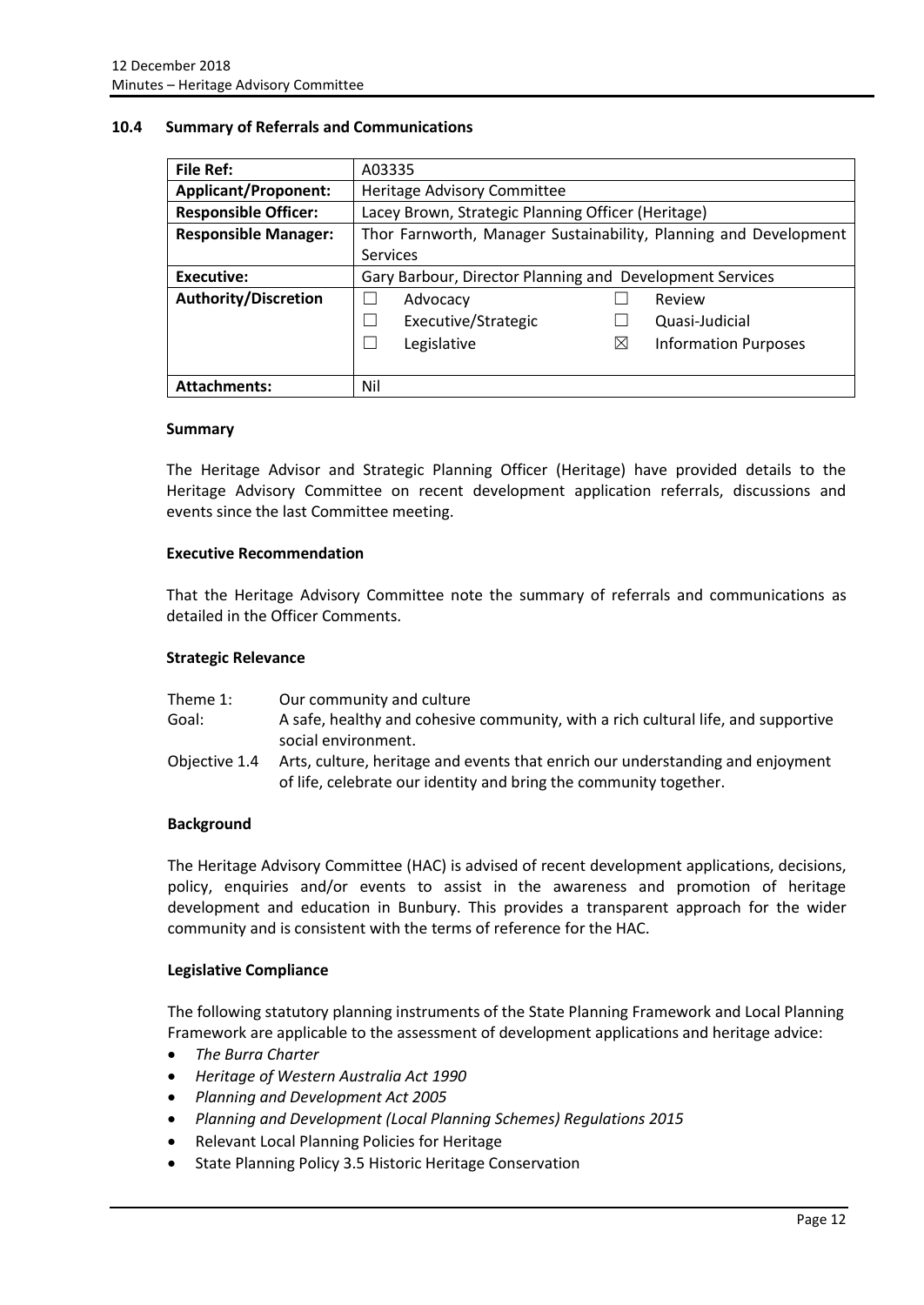#### **Officer Comments**

| $\overline{1}$ | DA - #153 Stirling Street -Grouped dwelling, conservation works, landscape plan        |
|----------------|----------------------------------------------------------------------------------------|
| $\overline{2}$ | #72 Victoria Street - Hands Building - External Works - relocation of airconditioning  |
|                | units                                                                                  |
| 3              | DA - #30 Austral Parade - Carport                                                      |
| 4              | Subdivision - #50 Beach Road                                                           |
| 5              | Comment and support to State for Permanent RHP listing for Catholic Cathedral Precinct |
|                | and Lady Mitchell Child Health Memorial Centre                                         |
| 6              | State Administrative Tribunal application - #5 Charles Street, East Bunbury, Proposed  |
|                | Demolition of Single House                                                             |
| $\overline{7}$ | Consultant commenced work on CMP Bunbury Council Chambers                              |
| 8              | Place record - The Pavilion and Back Beach Baths                                       |
| 9              | Eelup Sign - installed in reserve off Eelup Roundabout                                 |
| 10             | Event - Scott Family Reunion - 180 year celebrations, 1 December 2018                  |

Outcomes from HAC items at Ordinary Council Meeting of 27 November of noting:

#### **10.1.1 Bunbury Historians' Forum**

Council requested the Chief Executive Officer investigate the possibility of a biannual Historians' Forum at the Bunbury Museum and Heritage Centre, and report back to the Heritage Advisory Committee by the end of the first quarter of 2019.

#### **10.1.2 Bunbury Footbridges**

Council requested the CEO to investigate options for an interpretative installation of the former overhead rail footbridge using the original materials that currently form part of the Hay Park footbridge; and present a scoping and feasibility report on the findings of the investigation to the Heritage Advisory Committee for its review and recommendations by the end of the first quarter of 2019.

#### **Outcome of Meeting**

Strategic Planning Officer (Heritage) noted that members would like to see the boundary of the permanent listing for the Catholic Cathedral Precinct in relation to Brend Tor Street and any associated trees.

It was also suggested that consideration may be given to themes for the Historians' Forum and place naming would be a relevant theme.

The recommendation was moved by Mrs Ambrosius and seconded by Mr Johnson and was carried unanimously.

**Committee Decision: Moved: Mrs Ambrosius Seconded: Mr Johnson**

**That the Heritage Advisory Committee note the summary of referrals and communications as detailed in the Officer Comments.**